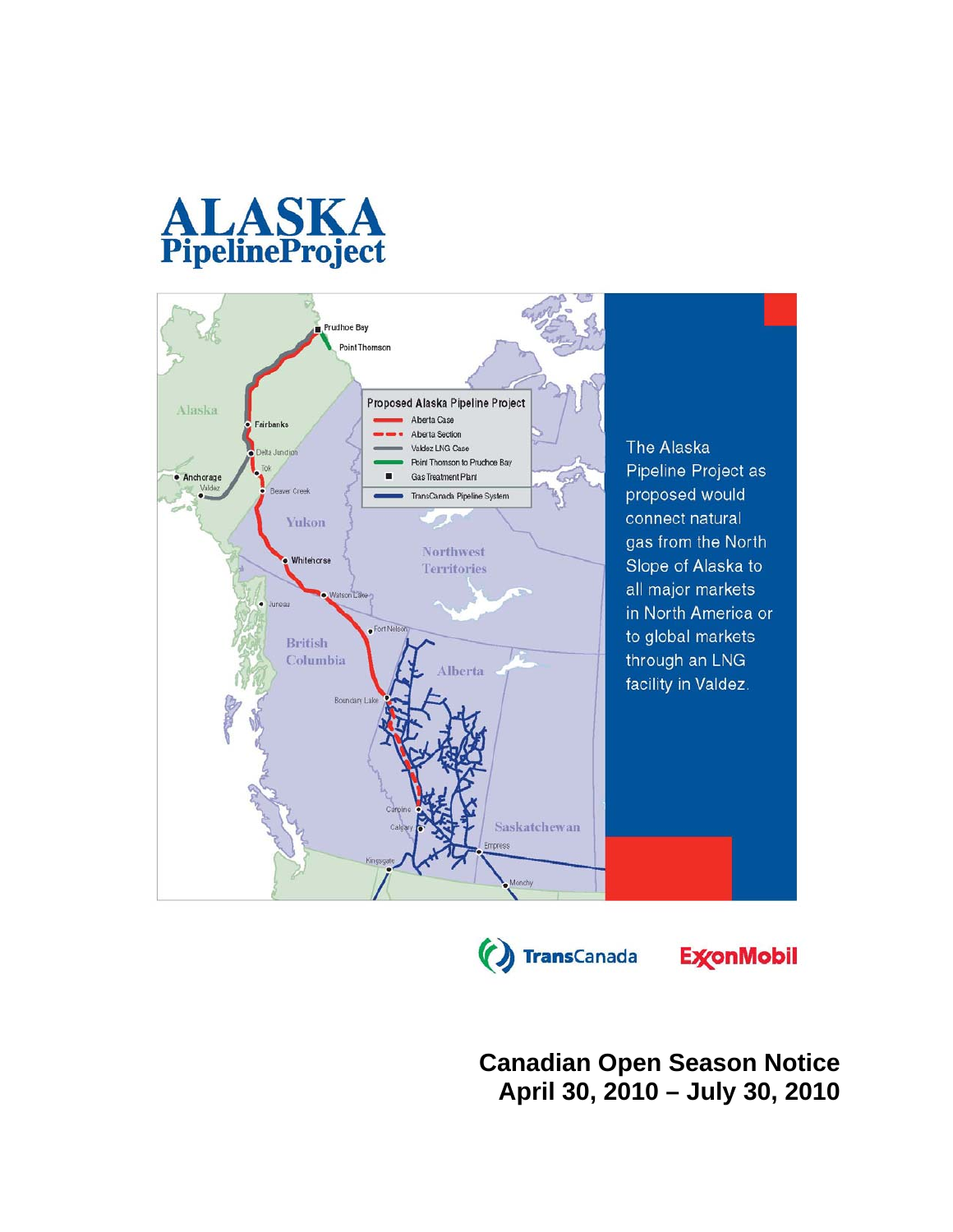# **THE ALASKA PIPELINE PROJECT CANADIAN OPEN SEASON NOTICE FOR NEW NATURAL GAS PIPELINE CAPACITY**

#### **Notice**

Foothills Pipe Lines (South Yukon) Ltd. ("**Foothills South Yukon**") and Foothills Pipe Lines (North B.C.) Ltd. ("**Foothills North B.C.**") (collectively "**Foothills Companies**"), will conduct a combined binding open season for a new natural gas pipeline system, beginning at 8:00 a.m. CDT on Friday April 30, 2010 and ending on Friday, July 30, 2010 at 5:00 p.m. CDT (the "**Open Season**").

This Open Season is being held to solicit the submission and execution of binding precedent agreements (the "**Precedent Agreements**") for firm natural gas transportation service to be provided by the Foothills Companies on the Canadian portion of the Alaska Pipeline Project ("**APP**" **or** "**Project**"). This Open Season will provide a non-discriminatory means of awarding capacity to bidders, provided APP receives bids that conform to its requirements and APP decides to proceed with the Project, pursuant to the terms of this Open Season.

## **Background**

APP is a world-class undertaking in all of its aspects. Once completed, it will allow for transportation of natural gas from Alaska's North Slope to markets in Alaska, Canada and the lower 48 States or to global markets via an alternative liquefied natural gas project. Alaska's North Slope holds approximately 35 trillion cubic feet ("**Tcf**") of currently proven natural gas reserves, and it is estimated that another 100 to 200 Tcf ultimately could be discovered.

The Project is being advanced on behalf of the Foothills Companies by affiliates of TransCanada Corporation ("**TransCanada**") and Exxon Mobil Corporation ("**ExxonMobil**"). ExxonMobil and TransCanada are collectively referred to as the "**APP Parties**". The APP Parties, specifically TransCanada and ExxonMobil, bring substantial financial strength to the Project and are uniquely situated to efficiently and effectively advance APP's development. TransCanada has extensive North American pipeline construction experience, particularly in cold weather environments, and operates pipeline networks across Canada and in the U.S. TransCanada, through the Foothills Companies, also holds the certificates of public convenience and necessity in Canada for the APP pursuant to the Northern Pipeline Act (R.S. 1985 ch.N-26) as amended from time to time (the "**NPA**"), and an easement in the Yukon Territory and has proven expertise in efficiently advancing pipeline projects through the regulatory process, construction and operation. ExxonMobil has proven global mega-project management experience and a long history of Arctic project successes and technological innovations. TransCanada and ExxonMobil have each repeatedly demonstrated its ability to deliver world-class projects on time and within budget, and has proven expertise in innovative gas treatment, pipeline and compression technologies.

# **Project Description**

APP proposes to design, permit and construct a new international natural gas pipeline system, subject to respective regulation by the Federal Energy Regulatory Commission ("**FERC**"), the Northern Pipeline Agency, and the National Energy Board of Canada (the "**NEB**"), beginning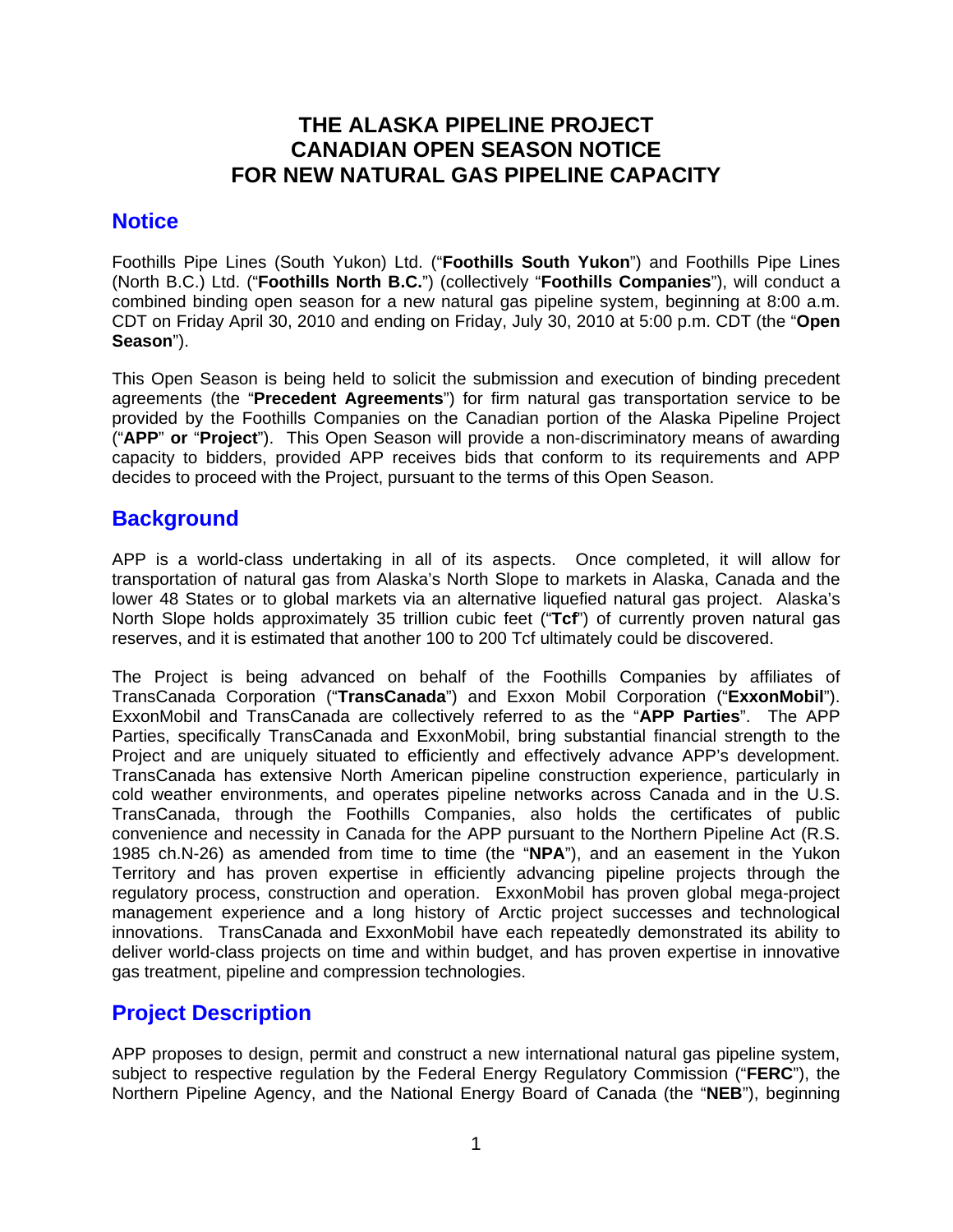near Point Thomson and extending through Alaska over one of the following two alternative routes:

- 1. One route would extend from Point Thomson through points near Prudhoe Bay, Fairbanks, and Delta Junction and then to the Alaska-Canada border in the vicinity of the towns of Border City, Alaska and Boundary, Yukon, near Beaver Creek Yukon ("**Alaska-Canada Pipeline**"), where the pipeline would interconnect to a new pipeline that Foothills South Yukon plans to design, permit, construct and own, which will extend through the Yukon to Whitehorse, Yukon and from Whitehorse to the Yukon-B.C. border near Watson Lake, Yukon (the "**Yukon Pipeline**"). The Yukon Pipeline will interconnect at the Yukon-B.C. border with a new pipeline that Foothills North B.C. plans to design, engineer, permit, construct and own, which will extend from the Yukon-B.C. border through Northern British Columbia to Fort Nelson, B.C. and from Fort Nelson to the Alberta-B.C. border near Boundary Lake, Alberta (the "**B.C. Pipeline**"), where it will interconnect through facilities to be designed, engineered, permitted and constructed by Foothills Pipe Lines (Alta.) Ltd. with delivery points connected to the Alberta pipeline system owned and operated by NOVA Gas Transmission Ltd., a wholly owned subsidiary of TransCanada ("**TC Alberta**"), and other delivery points near the Alberta-B.C. border which interconnect with other existing pipeline capacity and infrastructure at or upstream of the Alberta-B.C. border, existing and in place at the time the Shipper executes the Precedent Agreement. The B.C. Pipeline and the Yukon Pipeline are collectively referred to as the "**Canadian Pipeline**." The Canadian Pipeline consists of a single 48-inch pipeline, a distance of approximately 1,555 kilometers (966 miles), and eleven compressor stations. The base-case capacity of this segment has been set at 4.5 Bcf/d (expandable to 5.9 Bcf/d with additional compression) with an operating pressure of approximately 2500 psi along the entire route of this segment.
- 2. The second route would extend from the outlet of the Point Thomson plant through points near Prudhoe Bay, Fairbanks, Delta Junction and then to an interconnection point with a third-party LNG terminal near Valdez, Alaska ("**Valdez Pipeline**").

This Open Season is being conducted as part of a broader open season process under which TC Alaska is also separately soliciting shipper bids for capacity on the Alaska-Canada Pipeline or the Valdez Pipeline. Shippers seeking only capacity on the Valdez Pipeline alternative for Alaska's North Slope gas would not participate in this Open Season. Additionally, it is anticipated that TC Alberta will conduct a solicitation process for gas transportation service on its Alberta pipeline system for transportation to the commercial market that operates within the Alberta Hub and to markets beyond, including the lower 48 States.

## **Cost Range & Projected Timing**

The APP Parties have undertaken an extensive effort to update cost and schedule estimates for the Project. These updated estimates conform to Association for the Advancement of Cost Engineering International ("**AACEI**") Class IV standards.

The cost estimate range in 2009 U.S. dollars is from \$12 billion to \$15 billion for the Canadian portion of the APP. The estimated in-service date is 2020 for initial gas and 2021 for full gas. It is normal practice to quote a range of cost estimates at this early stage of Project development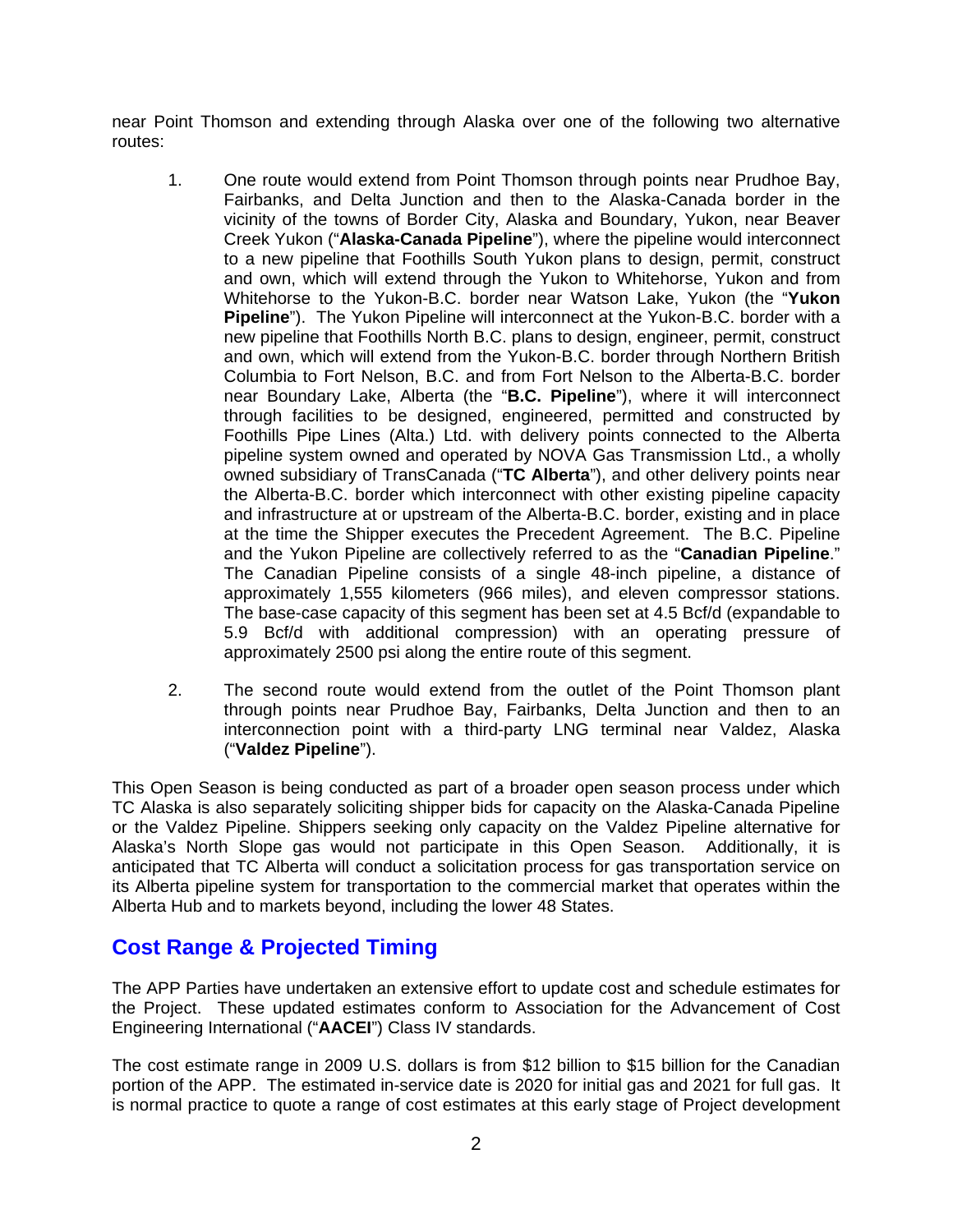to reflect inherent uncertainties and risks. The APP Parties are presenting to potential customers a credible estimate that can be used for their assessments and decisions.

As further described in the Precedent Agreement, a shipper executing a Precedent Agreement will bear a portion of project development costs in certain circumstances in which the shipper breaches the Precedent Agreement or exercises certain rights not to enter a firm transportation service agreement, or in which the APP Parties determine not to proceed with the Project.

# **Rates & Fuel**

The principles for calculating the toll are shown in Exhibit A to the Precedent Agreements. The Canadian Precedent Agreements, indicative tariff and indicative tolls are available to parties who execute a confidentiality agreement.

Based on the cost range set forth above, the estimated aggregate rate range for a 25-year term across the Canadian Pipeline is \$1.05 - \$1.35 per GJ in nominal Canadian dollars (\$0.98 - \$1.26 per MMBtu in nominal U.S. dollars).

A shipper will be required to provide its proportionate share of actual fuel and lost and unaccounted for gas ("**Fuel**") at the receipt point where gas enters into the integrated pipeline project. The amount of Fuel will be calculated based on the transmission path of the gas from the receipt point to the ultimate delivery point.

# **Foundation Shippers**

Shippers that make commitments to use capacity of at least 211,000 GJ/day (200,000 MMBtu/day) will be considered "**Foundation Shippers**." Bids from multiple affiliates will be aggregated in determining whether a bidder will be considered a Foundation Shipper.

Due to the requirements to finance a project of this magnitude, Foundation Shippers will be subject to a more stringent creditworthiness standard as stated in Exhibit B of the Precedent Agreement.

Under the terms of the Precedent Agreement, Foundation Shippers will be provided certain rights including:

- The right to sell to Foothills South Yukon and Foothills North B.C. a pro rata portion of the initial line fill requirements at a mutually agreed price; and
- A one-time termination right exercisable within 30 days after receiving notice that TC Alaska has accepted the final FERC certificate of public convenience and necessity or the Foothills Companies have received and accepted all approvals they determine necessary from the NEB pursuant to the NPA for the Canadian Pipeline. Foundation Shippers exercising this termination right will be required to reimburse the APP Parties for Project development costs, as specified in more detail in the Precedent Agreement.

## **Creditworthiness Standard**

Shippers will be required to meet the creditworthiness standard as stipulated in Exhibit B to the Precedent Agreement.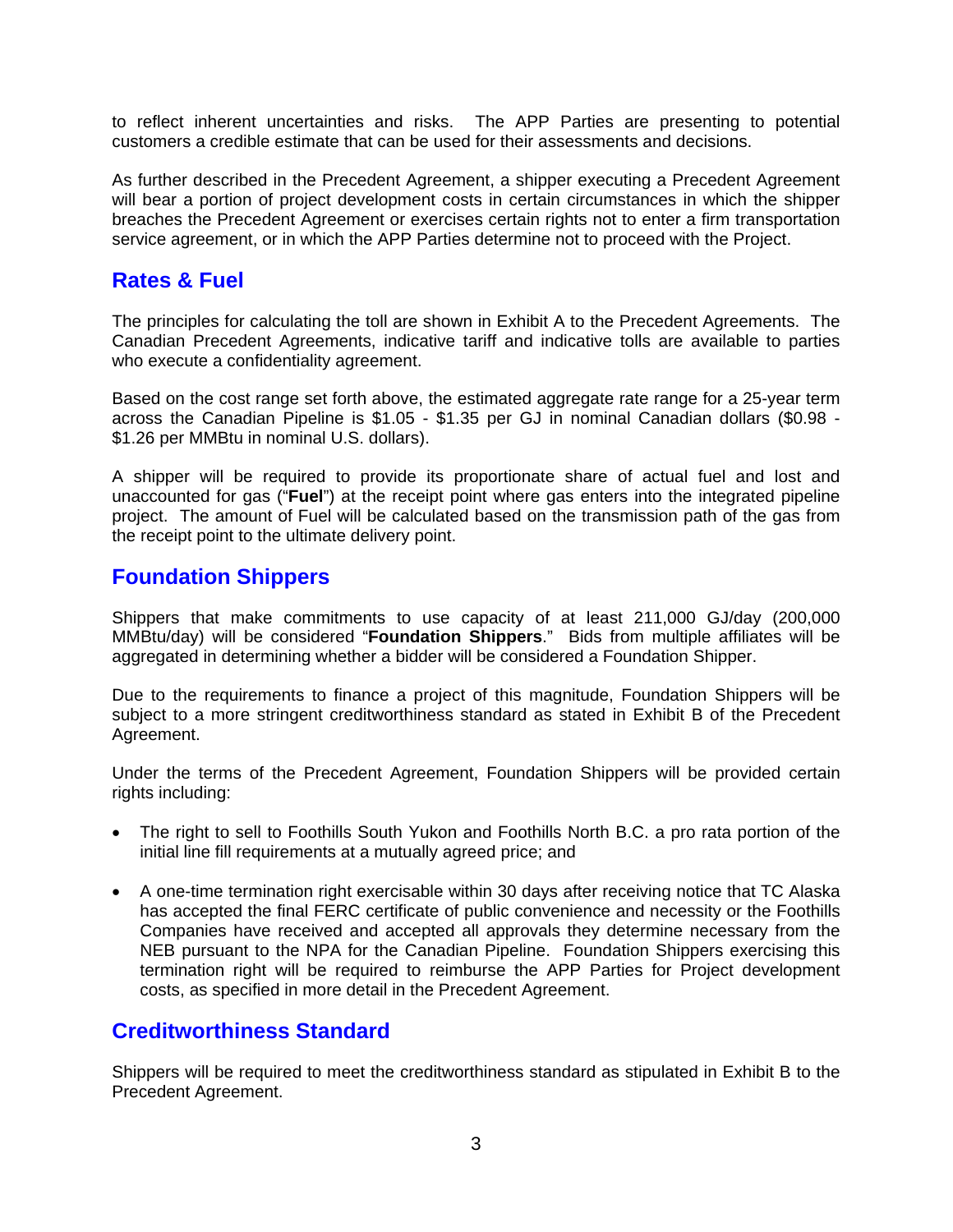# **Conforming Bid Requirements**

A conforming bid for this Open Season shall consist of the following:

- A Precedent Agreement executed by an authorized representative of the bidding company with each Foothills Yukon or Foothills North B.C. for firm gas and transportation services on the Yukon Pipeline and the B.C. Pipeline.
- Exhibit A to the Precedent Agreement for each of the Yukon Pipeline and B.C. Pipeline must be completed and must include the following information:
	- o Maximum Daily Quantity ("**MDQ**"), exclusive of Fuel, by requested primary receipt and delivery point(s)
	- o Primary term of 20-25, 30 or 35 years
- Each bidder must return the completed Precedent Agreements before the end of the Open Season to APP at the address specified in the Precedent Agreement Submittal section of this Open Season notice.

APP reserves the right to reject any bid that does not conform to the requirements stated above.

## **Additional Guidance**

The following additional guidance should be followed by parties submitting bids:

- In addition to paying a toll, shippers will be responsible for providing Fuel, subject to adjustment via an authorized Fuel tariff tracking mechanism.
- There are two Precedent Agreements, one for each of the Yukon Pipeline and the B.C. Pipeline. Shipper must complete both Precedent Agreements for gas delivery at the interconnect between the B.C. Pipeline and the Yukon Pipeline and the Precedent Agreements must have matching term and MDQ. Shipper should also ensure that a bona fide bid is submitted for the Alaska-Canada Pipeline with matching term and MDQ for gas delivery into the Yukon Pipeline.
- The APP Parties understand that TC Alberta is contemplating provision of integrated gas transportation service from the Fort Nelson area or more specifically the interface of Zone 3 and Zone 4 (as defined in the NPA) of the B.C. Pipeline (the "**Zone 3/4 Interface**"). Shipper selecting a B.C. Pipeline delivery point of Boundary Lake, Alberta during the APP Open Season will be allowed to change its delivery point to the Zone 3/4 Interface if Shipper acquires capacity on TC Alberta at the Zone 3/4 Interface and TC Alberta receives regulatory approval on terms and conditions satisfactory to TC Alberta to roll the transportation cost for Zone 4 into its cost-of-service.
- The inclusion of conditions precedent ("**CPs**") shall not render a bid non-conforming.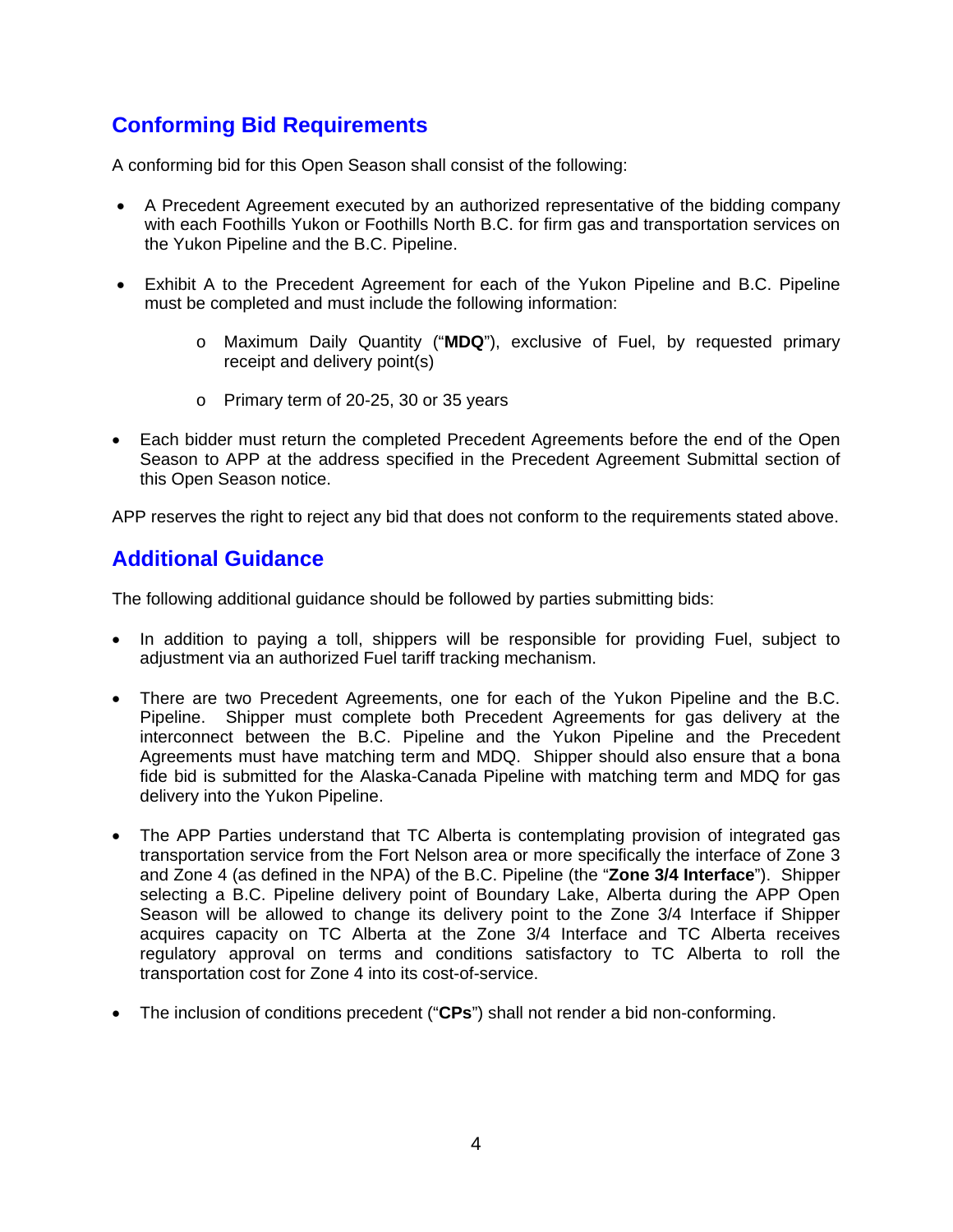#### **Withdrawal of Bids**

Bids received in this Open Season may be withdrawn prior to the conclusion of the Open Season upon written notification at the address specified below. Bidders may submit a bid to replace a withdrawn bid at any time prior to the close of the Open Season.

#### **Initial Notification**

Within five business days after the close of the Open Season, APP will notify each bidder whether or not they have submitted a conforming bid and will provide a written explanation to those bidders whose bids have been rejected as non-conforming.

# **Route Selection and Allocation of Capacity**

Shippers who submit conforming bids will be notified by September 1, 2010, of the following:

- Whether APP will proceed with the Alaska-Canada Pipeline or the Valdez Pipeline and the total aggregated capacity from conforming bids for the selected route. Upon shippers' receipt of such notification of APP's decision to proceed with:
	- i) the Alaska-Canada Pipeline, all terms of the Precedent Agreement shall be binding with respect to each shipper's elections on Exhibit A to the Precedent Agreement for service on either or both of the Yukon Pipeline and/or the B.C. Pipeline as the case may be; or
	- ii) the Valdez Pipeline, the Precedent Agreement for firm gas transportation service on either or both of the Yukon Pipeline or B.C. Pipeline shall immediately terminate and be of no further force and effect. The APP Parties, including Foothills South Yukon or Foothills North B.C. shall not be liable to shipper for any losses or damages sustained or incurred by shipper (including third party losses or damages) as a result of such termination.

The APP Parties intend to design the Project within certain economic and engineering design increments, to accommodate all capacity requests on a not unduly discriminatory basis from conforming bids received during the Open Season. However, in the event conforming bids received during the Open Season exceed the design capacity determined by APP, APP reserves the right to reduce the bidders' MDQs indicated on Exhibit A to the Precedent Agreements pro rata, based solely on each bidder's proportion of the total quantity of firm transportation capacity reflected in conforming bids received by APP, without regard to whether a shipper would qualify as a Foundation Shipper. In the event that a bidder's transportation MDQ on the Alaska-Canada Pipeline is reduced, in the same manner as stated above, the bidder's MDQ will be reduced by a corresponding amount on the Canadian Pipeline. Bidders will have 30 days to either accept or reject such allocated quantity of capacity. If one or more bidders reject a reduced quantity of capacity, the original capacity requests of the remaining bidders may be restored.

## **Impact of Capacity Commitments**

On or before October 31, 2010, APP will notify conforming bidders of the impact on the Project of the total aggregated capacity from conforming bids for the selected route.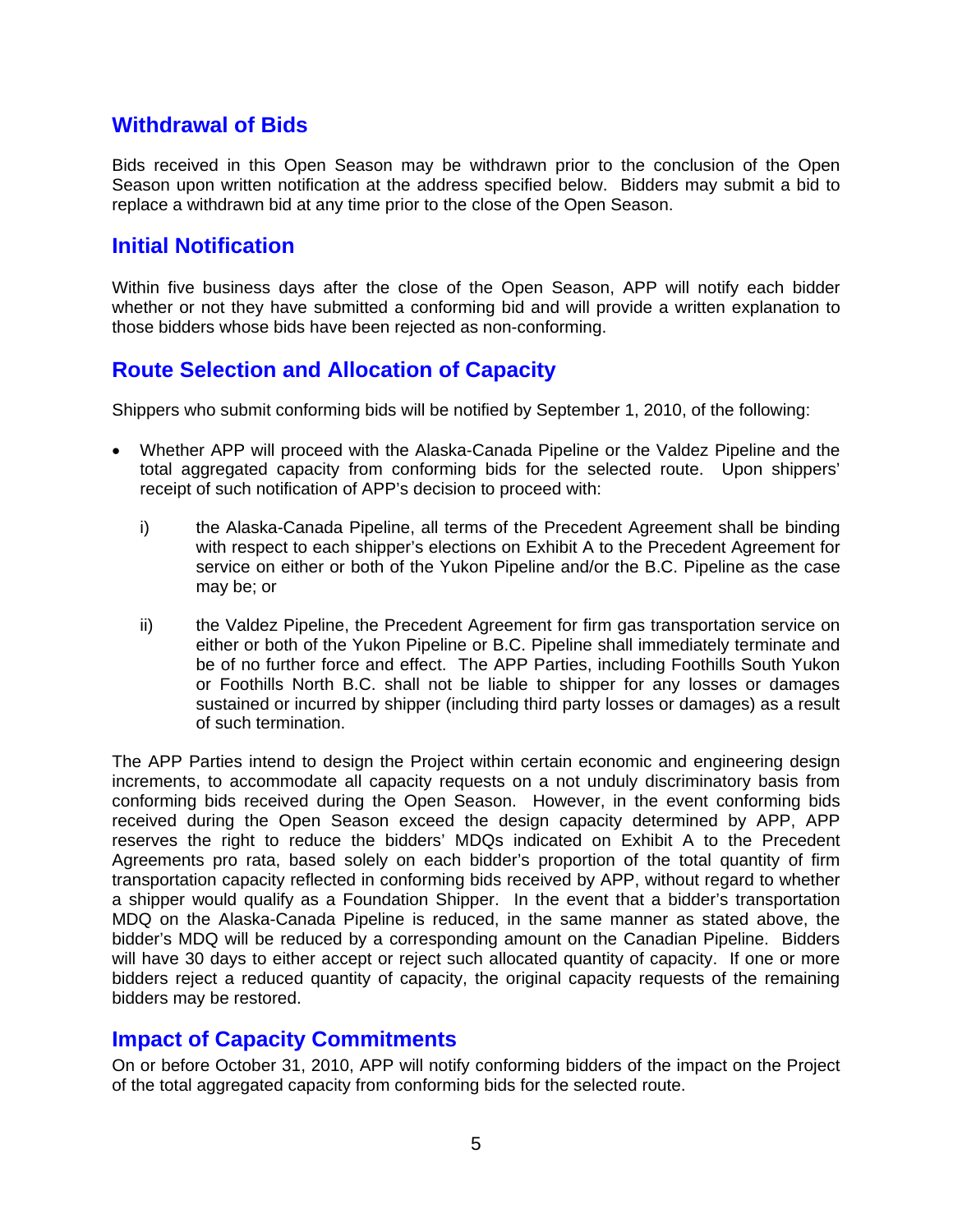#### **Bidder Conditions Precedent**

APP recognizes that bidders may desire to include certain CPs to their bids and bidders will be allowed to negotiate CPs acceptable to the APP Parties prior to, during and after the close of the Open Season. APP reserves the right to reject, on a not unduly discriminatory basis, a conforming bid that includes CPs or modifications to the Precedent Agreement that are unacceptable to the APP Parties. At that time, APP will notify any bidder whose bid is rejected and provide a written explanation for the rejection.

#### **Final Notification**

On or before November 30, 2010, APP will provide conforming bidders with the final version of the Precedent Agreement.

#### **Execution and Approval of Precedent Agreement**

Following the final notification and following APP Parties approval of each successful bidder's written evidence of creditworthiness, as stipulated in Exhibit B to the Precedent Agreement, each bidder shall execute the final version of the binding Precedent Agreement and secure all board approvals and internal authorizations necessary to undertake the obligations required by the Precedent Agreement by no later than December 31, 2010.

Within 30 days of receiving notification of the last of the board approvals and other necessary internal authorizations, and confirmation of execution of the final version of the Precedent Agreement, from all successful bidders, the APP Parties shall secure all board approvals and internal authorizations necessary to undertake the obligations required by the Precedent Agreements and will execute Precedent Agreements. Precedent Agreements shall not become binding until after the bidder, TC Alaska, and the APP Parties have secured all board approvals and internal authorizations necessary to undertake the obligations required by the Precedent Agreement, and the bidder and TC Alaska have executed the Precedent Agreement.

The Precedent Agreement will bind the bidder to execute a firm transportation service agreement ("**FTSA**") before Project construction commences, and will condition the provision of service on satisfaction or express waiver of the transporter conditions precedent stipulated in the Precedent Agreement.

## **Reservation of Rights**

APP reserves the right, on a not unduly discriminatory basis, to delay any of the foregoing notifications if it determines, in its sole discretion, that commercial circumstances justify a later notification. The APP Parties also reserve the right, on a not unduly discriminatory basis, to reject any bid that does not conform to the requirements for bids in this Open Season. Further, the APP Parties reserve the right to withdraw this solicitation of offers to subscribe for firm service on the pipeline system if the APP Parties determine, in their sole discretion, that providing service as requested in the bids received would render the proposed construction not economically feasible.

This Open Season filing and the Project as described herein, including the cost, schedule and expenditure estimates, is conditioned on the timely execution of Precedent Agreements and the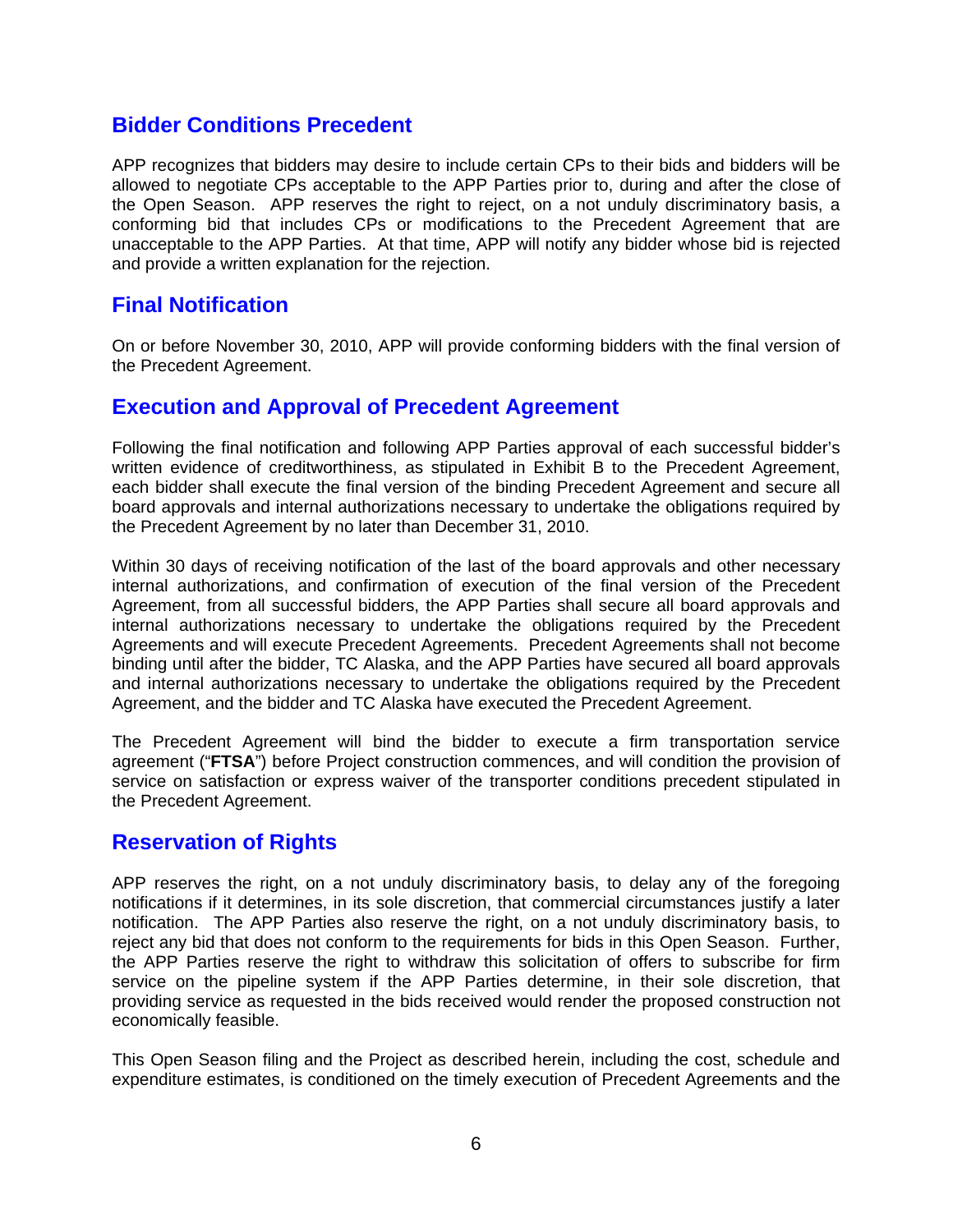timely satisfaction of the CPs outside the control of APP, in each case, in a form acceptable to APP.

#### **Precedent Agreement Submittal**

Interested bidders should submit two complete originals of Precedent Agreements by registered or certified mail, courier, or hand delivery at any time during the Open Season to:

**Alaska Pipeline Project Open Season Bid Submittal Attention: Commercial Manager 16945 Northchase Drive GP4 – 430 Houston, TX 77060** 

All material received will be time and date-stamped and opened at the conclusion of the Open Season.

Please direct any questions or requests you may have concerning this Open Season to:

Mr. Paul Pike, Senior Project Manager, (281) 654-4206, paul.j.pike@exxonmobil.com Mr. Marty Heeg, Commercial Manager, (281) 654-6232, marty heeg@transcanada.com Mr. James Morse, Law Manager, (281) 654-3346, james.morse@exxonmobil.com

#### **Additional Information**

Additional information regarding this Open Season may be obtained from the APP website at www.thealaskapipelineproject.com or by visiting an APP data room through the conclusion of the Open Season at the locations listed below:

- Houston, Texas Main data room containing all required project information in electronic format or hard copy.
- Anchorage, Alaska Adjunct data room containing all required information available in electronic format.
- Whitehorse, Yukon Adjunct data room containing all required information available in electronic format.
- Calgary, Alberta Adjunct data room containing all required information available in electronic format.

Due to the commercially and competitively sensitive nature of the information, all information contained in the data rooms that is not in the public domain will be treated as confidential information. Any person wishing access to such confidential information will be required to sign a confidentiality undertaking and to comply with the data room procedures. The data rooms are set up as follows:

• All information in the public domain is accessible through APP's website, www.thealaskapipelineproject.com, and available for review by anyone interested in accessing that data.